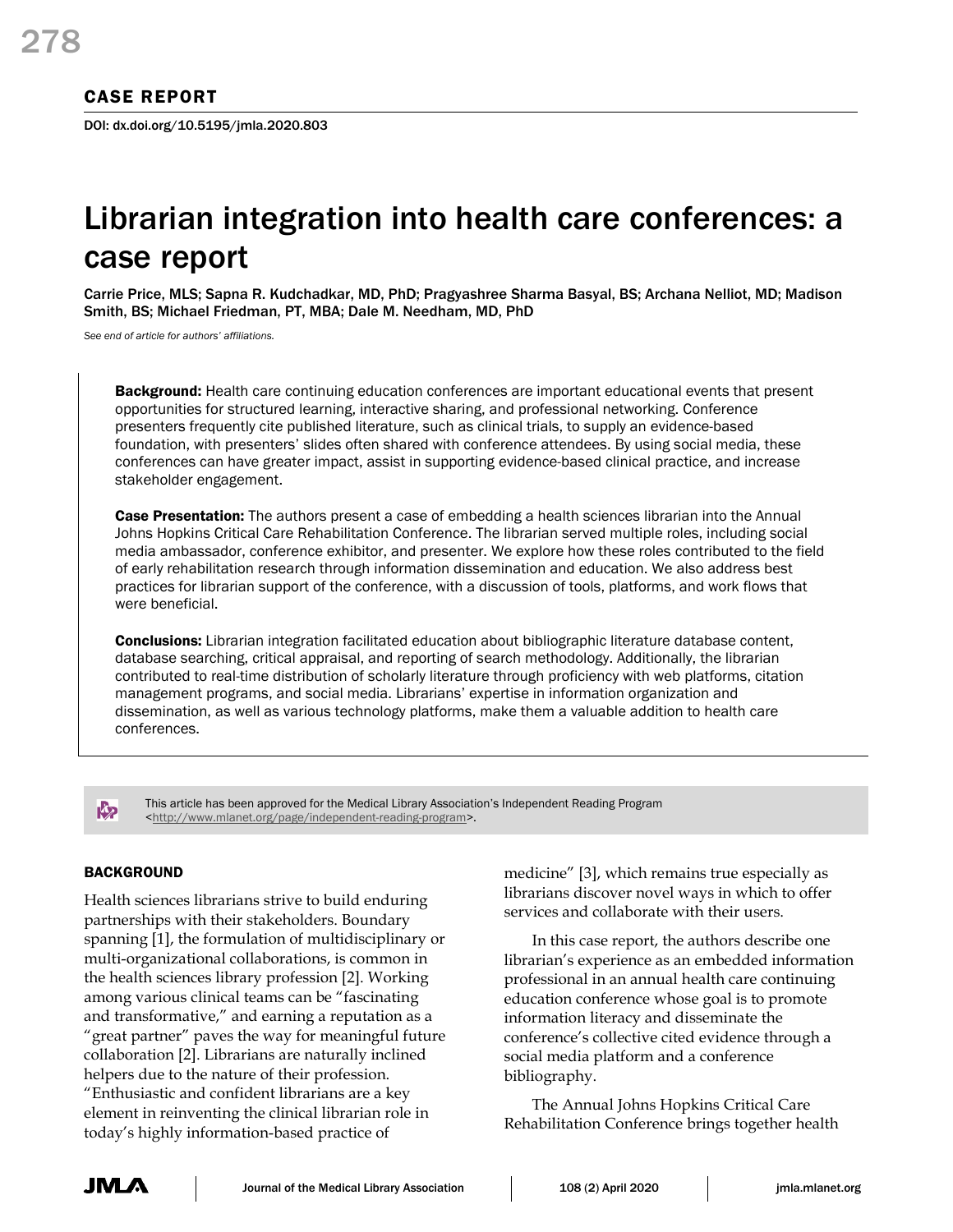care professionals who are interested in evidencebased education and implementation of early rehabilitation for critically ill patients [4]. The first conference was held in 2012 and drew approximately 300 attendees. The conference aims to "bridge the interdisciplinary gap from research to the bedside, and bring together clinical experts,…creating a culture based on proactive rehabilitation" [5] for better patient outcomes. Entering its 8th year in 2019, the conference has grown rapidly, more than doubling its attendance in 2018 to over 700 attendees from across the United States and around the globe. Its thematic tracks have expanded to include a dedicated pediatric track, chaired by a pediatric critical care physician, in addition to the original adult track, chaired by an adult critical care physician. The conference, held on the Johns Hopkins Medical Campus, is multidisciplinary and includes physical therapists, occupational therapists, speech language pathologists, nurses, respiratory therapists, physicians, and psychologists. While the first conference was 2 days long, the scope and coverage of additional topics eventually necessitated 3 days. The conference includes patient and family interviews, vendors and exhibitors, poster and oral presentations, and a social and networking event.

In 2015, an academic health sciences librarian attended the fourth annual conference. The librarian was the liaison for two of the conference's sponsoring groups: the Division of Pulmonary and Critical Care Medicine and the Department of Physical Medicine and Rehabilitation at Johns Hopkins University and Medical Institutions, along with Johns Hopkins Hospital Nursing. The initial motivation for librarian attendance was to learn more about these departments and their information needs, research interests, and literature landscape.

The 2015 conference gave rise to significant professional networking and engagement, both on a social media platform and in person. Nurses and rehabilitation clinicians readily engaged with physicians and psychologists. Attendees were excited to learn how they could be a catalyst for implementation of early rehabilitation at their home institutions. Envisioning the prospect of a collaborative role, the librarian inquired with the conference activity director to request formal inclusion in the 2016 conference. The original objective for librarian integration was to share presenters' cited references from their slides in realtime, including hyperlinks in tweets, to promote knowledge of scholarly literature. In 2017, the conference organizers invited the librarian to become a conference exhibitor, along with other professional and commercial exhibitors, with the aim of promoting information literacy through handouts and in-person discussions.

# CASE PRESENTATION

## "Live Tweeting the Meeting": librarian as social media ambassador

In recent years, Twitter has gained prominence in health care and become a commonly used platform for "live tweeting the meeting" [6], making "information from the meeting accessible to a global audience" [7], despite barriers to attending in person, such as cost, travel, and time constraints. In 2018, Twitter had an estimated 126 million active users on a daily basis and 330 million active users monthly [8, 9]. Twitter can be accessed through the web or a smartphone app and uses hashtags to improve findability and impact of content [10]. Twitter allows users to reply, like, and retweet content; write text; and embed photos, short videos, polls, and hyperlinks.

Early in the conference's history, the organizers incorporated Twitter to help with dissemination of and wider engagement with conference content. According to a survey by Mohammadi et al., higher education professionals use Twitter to obtain information, share information, expand professional networks, contribute to a wider conversation, promote their organizations, communicate about academic events, communicate the results of their research, and engage in educational purposes [11]. The organizers also recognized Twitter would enhance discoverability by incorporating a hashtag for tweets related to the content of the conference. The initial goal for implementing social media into the conference was to circulate evidence for best practices while simultaneously creating a lasting community of clinicians with an interest in early rehabilitation of the critically ill.

In the conference's earliest years, one designated social media ambassador used Twitter to share information about the schedule, presenters' Twitter handles, and hyperlinks to scholarly literature. All conference tweets were sent from the Twitter account @ICURehab and included the hashtag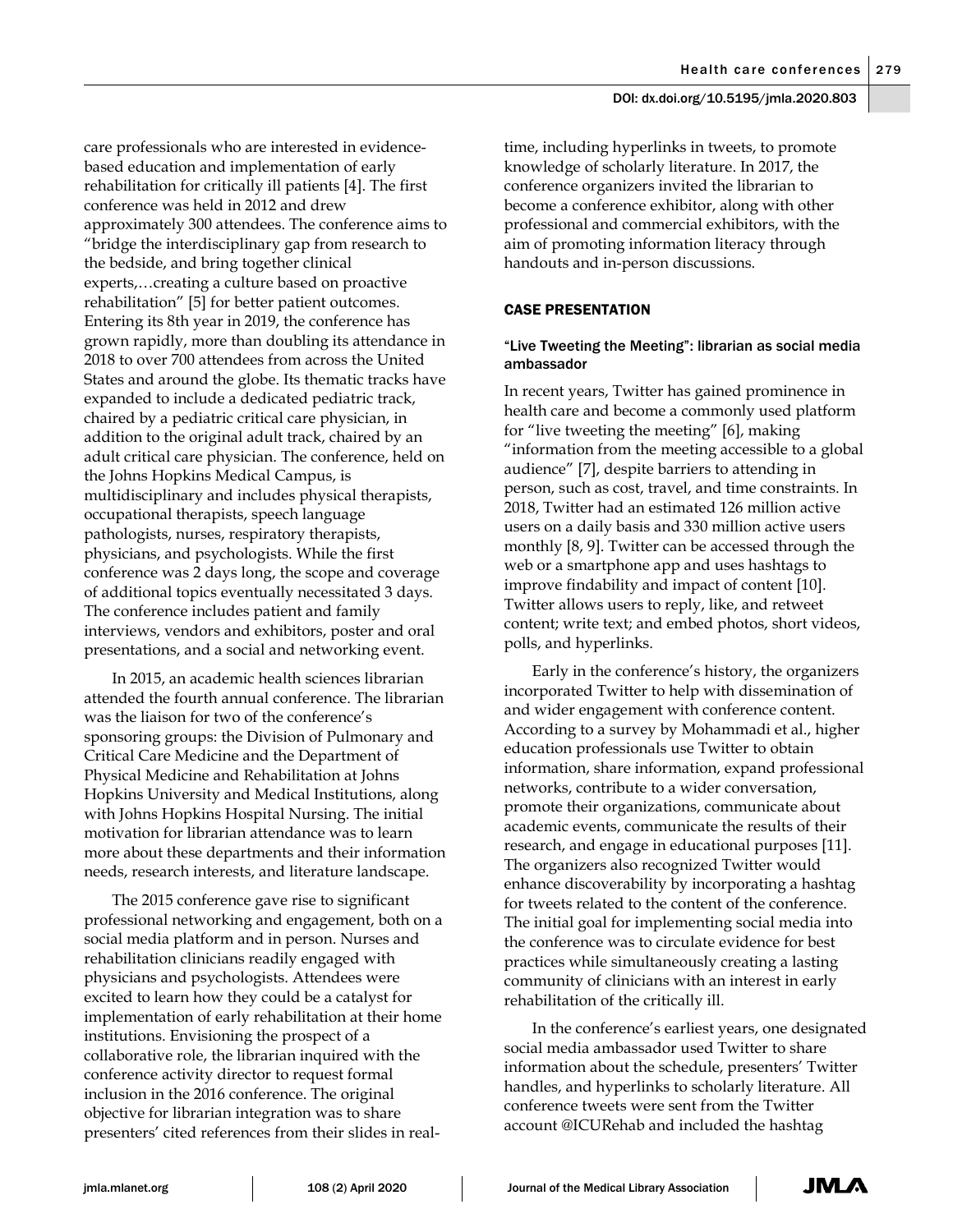#ICURehab. Conference attendees and others who engaged via Twitter were also encouraged to use the hashtag #ICURehab so that their tweets would be more easily discoverable.

Due to the conference's growth, additional social media ambassadors were appointed in later years. The librarian was added as a second member of the Social Media Ambassador Team starting in 2016. The librarian's primary role was to effectively disseminate links to published literature through Twitter, allowing the other social media ambassador to focus on tweeting photos of presenters and their slides and providing practice-related commentary. In 2017 and 2018, the pediatric critical care physician chaired the Social Media Ambassador Team, which now included three additional members, each attending different tracks or workshops to increase Twitter coverage. The social media chair also gave a Twitter primer presentation at the start of the conference so that attendees could learn how to download the Twitter app and start tweeting. Those attendees who chose to engage on Twitter could reply to conference tweets, connect with presenters, or retweet relevant content to their followers.

Conference presenters provided references as part of their slide presentations and were given a deadline to submit slides approximately one month prior to the conference. During the years of librarian involvement (2016–2018), conference organizers shared these slides with the librarian through a cloud storage program. The librarian aggregated the slides' cited references into Paperpile [12], a citation management program that is a Google Chrome [13] browser plugin. Paperpile integrated easily with the Chrome browser so that references could be added to the bibliography from PubMed, Google Scholar [14], or the web with the click of a button. Most references were compiled prior to the conference and then exported into a bibliography, including a digital object identifier (DOI) [15] or PubMed or PubMed Central [16] hyperlink where possible. The bibliography was then shared with the Social Media Ambassador Team through Google Drive [17] and email just prior to the conference.

The Social Media Ambassador Team was advised to keep the bibliography open on their laptops during the conference so that whenever a presenter mentioned an article, it could be easily identified and shared through Twitter, along with any relevant commentary. In the instance that a presenter's reference was not part of the bibliography, the team used several platforms for discovery to add or tweet them, including PubMed and Google Scholar. The Social Media Ambassador Team used PubMed, PubMed Central, open access journal, or DOI hyperlinks in their tweets when possible, since these interfaces have the highest likelihood of being accessible to the public without a paywall.

Shortly after completion of the conference, the librarian reviewed any additional content and the final Twitter transcript. Subsequently, the librarian presented the conference organizers with a complete bibliography of references for posting on the conference website [5] and sharing with attendees and other interested parties via email. For the 2018 conference, this bibliography contained more than 750 references, a number that continues to increase each year with the growth of the conference content.

In the days after the 2018 conference, reports were assembled by the social media chair using the Symplur Healthcare Hashtags platform [18] and Twitter's metrics [19]. Symplur is a web platform and social project that identifies trends and presents data visualizations based on Twitter health care hashtags. This report demonstrated substantial growth in the number of tweets with hyperlinks to scholarly literature from the first conference in 2012 until the conference in 2018. This growth was associated with growth in the conference's scope and size and addition of a librarian to the Social Media Ambassador Team starting in 2016. The conference content had more than quadrupled, from 29 presentations in 2012 to 123 presentations in 2018. There were 668 tweets in 2015 versus more than 1,400 tweets in 2018 that included hyperlinks to scholarly literature (Figure 1). Similarly, the number of impressions (i.e., a measure of the number of times a tweet is seen in a user's feed [20]) for tweets with hyperlinks increased from approximately 570,000 in 2015 to more than 3.6 million in 2018 (Figure 2), implying that the tweets were reaching a larger audience. Because the librarian simplified and expedited the dissemination of references, the rest of the Social Media Ambassador Team was able to share additional content, thereby creating a collaborative and engaging environment focused on the conference's content and events.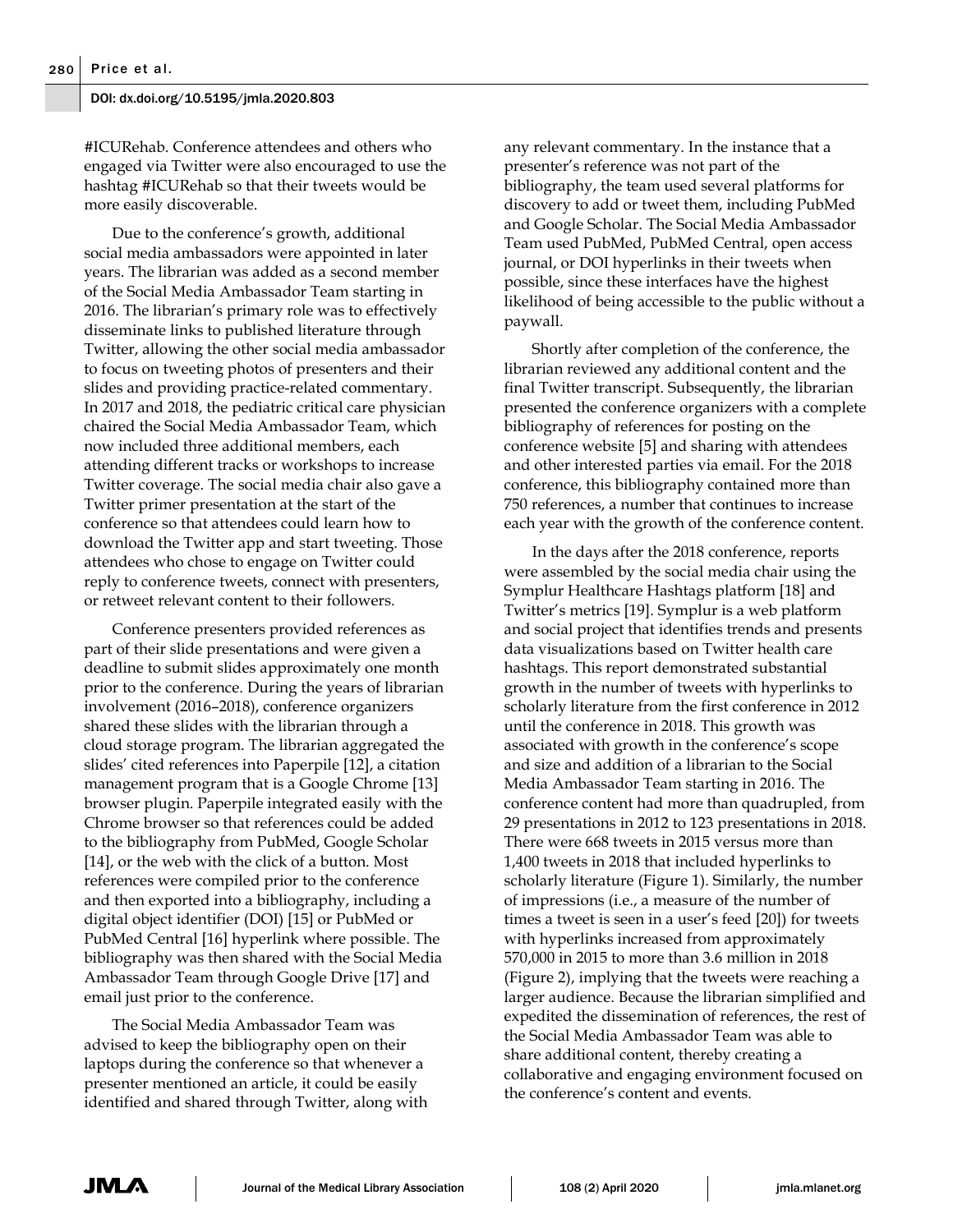#### Promoting information literacy: librarian as exhibitor

The content of health care continuing education conferences often reflects a discussion of methods and resources that fall within a librarian's scope of knowledge. For instance, presenters may share reporting guidelines or methods for finding the best evidence. When presented with the opportunity to be part of the exhibitor hall, the librarian considered what information would be useful to this audience and created four handouts focused on: (1) working with evidence, (2) becoming an expert searcher, (3) critically appraising evidence, and (4) writing and publishing (Table 1). The handouts highlighted PubMed [21] along with other bibliographic literature databases, including CINAHL [22], Physiotherapy Evidence Database (PEDro) [23], and PsycINFO [24].

Because attendees often were working on effecting change in their home institutions through structured quality improvement initiatives, the handouts also included a hyperlink to the Standards for Quality Improvement Reporting Excellence (SQUIRE) Guidelines [25, 26]. Each one-page handout contained hyperlinks to important resources, the librarian's physical medicine and rehabilitation [27] and early mobility [28] LibGuides [29], as well as the librarian's professional contact information for follow-up questions. In 2018, given the popularity of Twitter, the librarian added a fifth handout, "Twitter for Academia." This newest handout outlined the benefits of using Twitter for academic and health care populations and provided instructions for signing up and following conference-related tweets.

Many conference attendees visited the librarian's exhibitor table. Attendees were interested in the handouts, often taking multiple copies to distribute or post at their home institutions. As of 2018, some handouts had a Creative Commons license [30] to allow sharing and reuse with attribution.

The librarian used the Welch Medical Library's branded tablecloth and banner and displayed the five handouts in clear resin holders for the exhibition table (Figure 3). There was also a display of the presenters' Twitter handles. Some attendees and organizers took photos of the Twitter handles so that they could follow all Twitter-engaged presenters and tag them in their own tweets.

Figure 1 Number of tweets with links throughout history of annual Johns Hopkins Critical Care Rehabilitation Conference







Figure 3 The librarian's exhibitor hall table

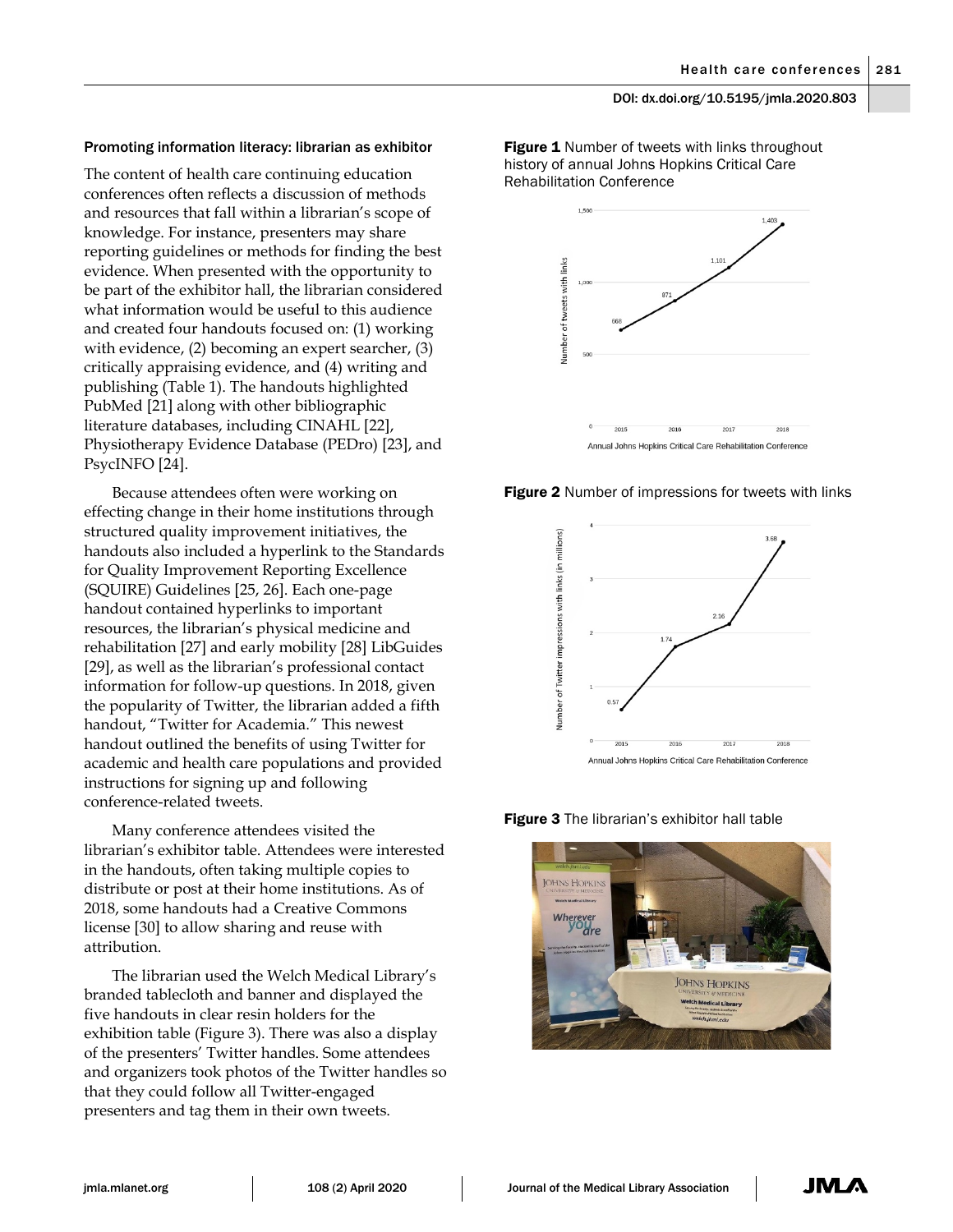Table 1 Summary of available handouts

| <b>Handout title</b> |                              | <b>Information contained</b>                                                                         |
|----------------------|------------------------------|------------------------------------------------------------------------------------------------------|
| 1.                   | Work with Evidence           | Reporting standards<br>Databases and resources<br>Evidence-based practice pyramid                    |
| 2.                   | Become an Expert Searcher    | Tips and tricks for searching databases<br>How to save searches<br>Sample searches                   |
| 3.                   | Critically Appraise Research | Reasons why critical appraisal is important<br>Critical appraisal checklists and tools               |
| 4.                   | Write and Publish            | Journal finder and suggester sites<br>Tips for evaluating journals for credibility<br>Impact metrics |
| 5.                   | Twitter for Academia         | Benefits of using Twitter<br>How to sign up for Twitter<br>How to follow the conference tweets       |

Table 2 Searching for evidence for quality improvement projects mnemonic

| Letter | Learning objective                                                                          |
|--------|---------------------------------------------------------------------------------------------|
| A      | Assess topic using patient/population, intervention, comparison/control, outcomes<br>(PICO) |
| B      | Brainstorm search terms                                                                     |
|        | Use Controlled vocabulary                                                                   |
|        | Document the search                                                                         |
| E      | Critically appraise Evidence                                                                |

## Searching for evidence: librarian as presenter

In 2018, the conference organizers invited the librarian to be a presenter. The librarian was allotted fifteen minutes as part of a session on quality improvement, with a goal of promoting best practices for searching for evidence as well as sharing critical appraisal resources. A major component of the quality improvement process is translating existing evidence into practice [31], making skills in searching bibliographic literature databases and evidence appraisal paramount for effective quality improvement implementation.

For the presentation, the librarian devised a mnemonic to make the content more memorable (Table 2): "ABCDE" to outline the steps of an effective bibliographic literature database search approach. The ABCDE framework encouraged participants to Assess their topic, Brainstorm keywords, look for database Controlled vocabulary such as Medical Subject Headings (MeSH) and Emtree, Document the search, and critically appraise the Evidence. Additional context was provided for each step to fit within the quality-improvement process. The presentation concluded with screenshots of the librarian's LibGuides, which have a curated selection of resources as well as bibliometric trend visualizations that the librarian and a colleague created [27–29].

JM.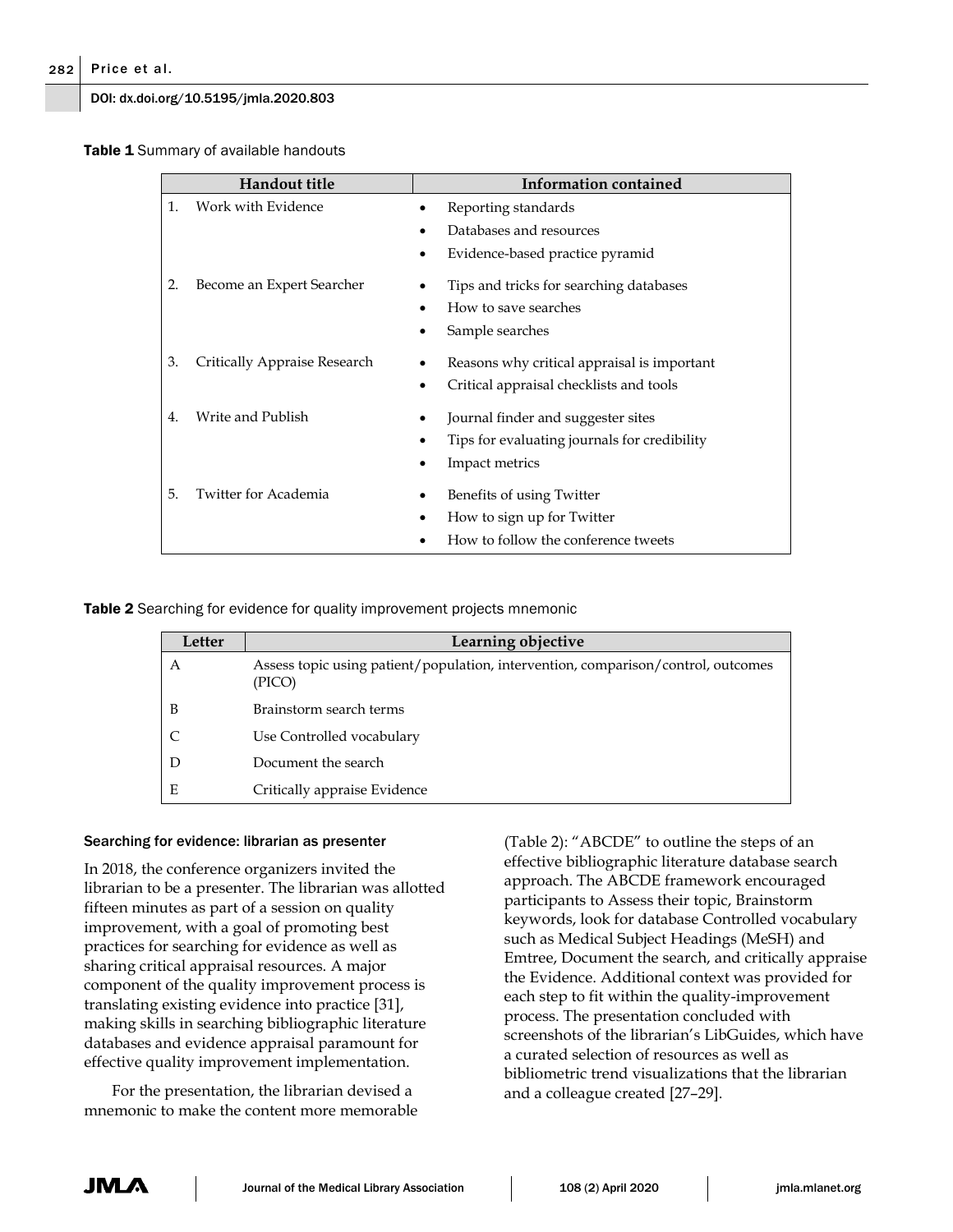#### **DISCUSSION**

Health sciences librarians have a long tradition of multidisciplinary collaboration. Many attend rounds or meetings with the goal of identifying scholarly literature to assist in health care decision-making; however, to our knowledge, there is not a published instance of a health sciences librarian being embedded in a health care conference with the roles of the librarian at the Annual Johns Hopkins Critical Care Rehabilitation Conference.

The conference organizers agreed that the librarian's involvement was beneficial because it increased the reach of the conference and promoted research methods education. Although the librarian had witnessed the progression of early rehabilitation at an institutional level, it became obvious that there was global interest in early rehabilitation for critically ill patients. The librarian found the conference engaging and fulfilling in ways that differed from traditional librarianship, where typical user engagements happen in solitary environments at a desk, due to opportunities to engage in person.

#### Lessons learned

Each year, the conference organizers and the librarian reflected on what changes should be made to enhance the work flow. Improvements since the librarian's involvement began in 2016 have included communicating more clearly about which members of the Social Media Ambassador Team should cover which sessions and what content they should tweet. It also became important to set written guidance, including a suggested number of tweets per session per ambassador, with priority given to sharing the scholarly literature. A single ambassador was also designated to retweet #ICURehab content coming from external Twitter users so that the entire team did not have to become preoccupied with retweeting content. The librarian found that despite bringing hundreds of each handout, more were needed. It was critical that the number of handouts exceed the number of attendees due to some attendees collecting multiple copies to share. Finally, best practices for database searching and resources for critical appraisal were broad subjects to cover in only fifteen minutes in the 2018 conference; however, the primary goal was not to create a stepby-step guide, but rather to raise awareness of effective ways to search, appraise, and report.

#### Future plans

While Twitter impact was measured through various reporting platforms, initial consideration was not given to measuring the librarian's impact through exhibiting or presenting. Visitors to the table were not counted, and no attendees were surveyed on their opinions of having a librarian embedded in the conference. Future conferences could present opportunities to qualitatively or quantitatively measure the impact of these formal and informal methods of education to attendees.

In 2019, all of the librarian's handouts had a Creative Commons license to encourage distribution and reuse. Because the conference grew rapidly and included multiple simultaneous sessions, a second librarian was added for the 2019 conference. The second librarian, a pediatric liaison, was familiar with literature in the pediatric track, allowing the first librarian to continue tweeting the adult track. The second librarian also joined the exhibitor table, creating more opportunities for networking and education.

## **CONCLUSIONS**

Librarians are an important part of the multidisciplinary team for evidence-based practice implementation and can add value when they are integrated into health care continuing education conferences. The Annual Johns Hopkins Critical Care Rehabilitation Conference is a case study of a health sciences librarian's ability to contribute to advancing practice by efficiently and succinctly sharing scholarly literature through the Twitter platform, providing handouts on reporting guidelines and other resources, sharing methods for finding and publishing evidence, networking with attendees, and providing instruction on searching for evidence for quality improvement projects.

Other conferences could benefit from creating an embedded librarian role and collaborating with a librarian. Librarians' expertise in information organization and dissemination make them valuable team members for health care conferences, helping to further evidence-based practice.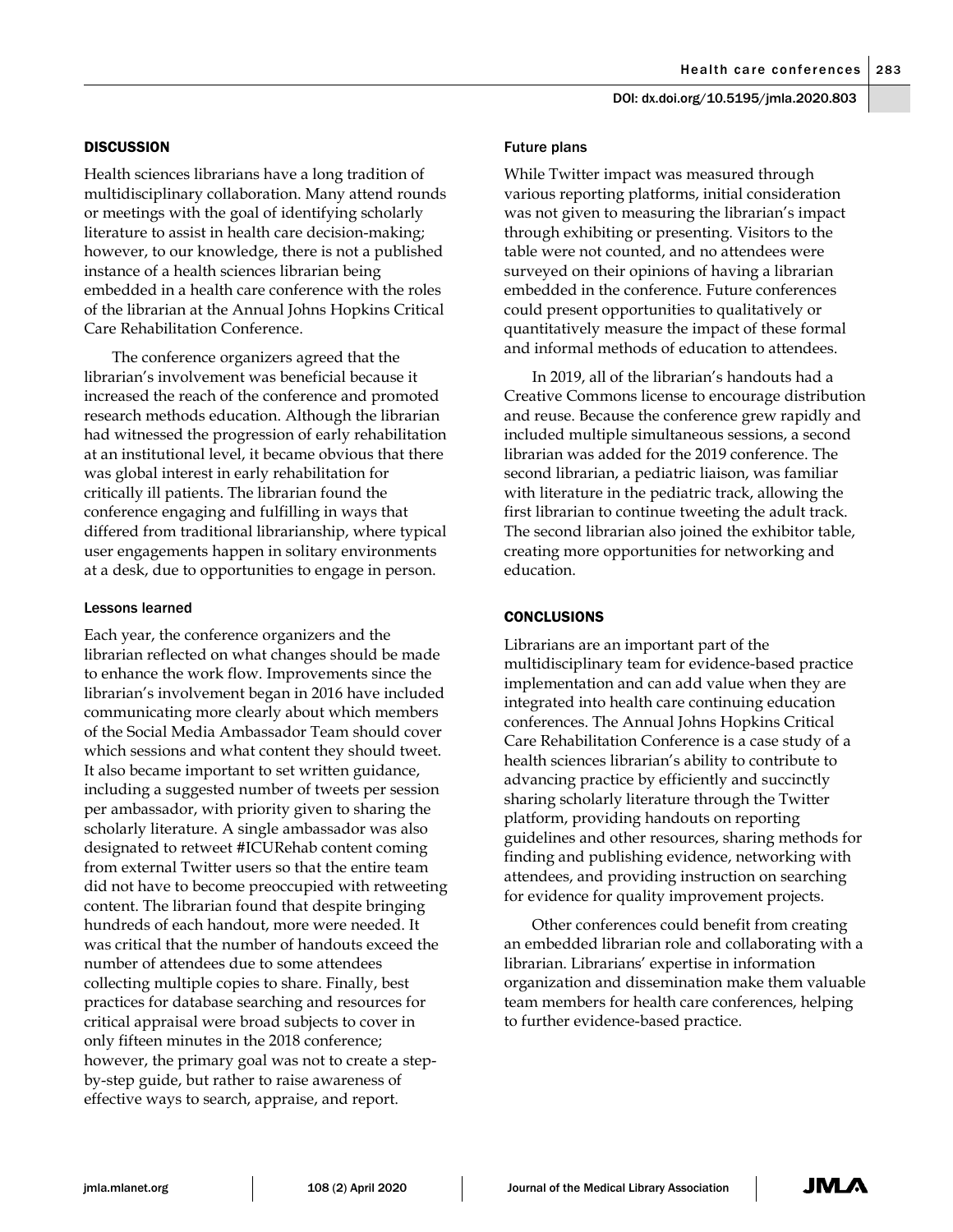## COMPETING INTERESTS

Authors Sapna R. Kudchadkar, MD, PhD; Michael Friedman, PT, MBA; and Dale M. Needham, MD, PhD, are members of the Conference Planning Committee.

# ACKNOWLEDGMENT

The librarian acknowledges and thanks her former colleague, Simon Robins, MLIS, for his work in creating Early Mobility Bibliometrics Visualizations for the Welch Medical Library's Early Mobility LibGuide, which were widely shared during and after the conference.

# REFERENCES

- 1. Williams P. The competent boundary spanner. Pub Adm. 2002 Spring;80(1):103–24. DOI: [http://dx.doi.org/10.1111/1467-9299.00296.](http://dx.doi.org/10.1111/1467-9299.00296)
- 2. Humphreys BL. How to earn a reputation as a great partner [commentary]. J Med Libr Assoc. 2018 Oct;106(4):521–6. DOI: [http://dx.doi.org/10.5195/jmla.2018.504.](http://dx.doi.org/10.5195/jmla.2018.504)
- 3. Schwing LJ, Coldsmith EE. Librarians as hidden gems in a clinical team. Med Ref Serv Q. 2005 Spring;24(1):29–39.
- 4. Devlin JW, Skrobik Y, Gelinas C, Needham DM, Slooter AJC, Pandharipande PP, Watson PL, Weinhouse GL, Nunnally ME, Rochwerg B, Balas MC, van den Boogaard M, Bosma KJ, Brummel NE, Chanques G, Denehy L, Drouot X, Fraser GL, Harris JE, Joffe AM, Kho ME, Kress JP, Lanphere JA, McKinley S, Neufeld KJ, Pisani MA, Payen JF, Pun BT, Puntillo KA, Riker RR, Robinson BRH, Shehabi Y, Szumita PM, Winkelman C, Centofanti JE, Price C, Nikayin S, Misak CJ, Flood PD, Kiedrowski K, Alhazzani W. Clinical practice guidelines for the prevention and management of pain, agitation/sedation, delirium, immobility, and sleep disruption in adult patients in the ICU. Crit Care Med. 2018 Sep;46(9):e825–e73.
- 5. Needham D, Outcomes After Critical Illness Group (OACIS). 9th Annual Johns Hopkins Critical Care Rehabilitation Conference [Internet]. The Group [cited 24 May 2019]. [<https://www.hopkinsmedicine.org/pulmonary/rese](https://www.hopkinsmedicine.org/pulmonary/research/outcomes_after_critical_illness_surgery/oacis_conference_information.html) [arch/outcomes\\_after\\_critical\\_illness\\_surgery/oacis\\_co](https://www.hopkinsmedicine.org/pulmonary/research/outcomes_after_critical_illness_surgery/oacis_conference_information.html) [nference\\_information.html>](https://www.hopkinsmedicine.org/pulmonary/research/outcomes_after_critical_illness_surgery/oacis_conference_information.html).
- 6. Djuricich AM, Zee-Cheng JE. Live tweeting in medicine: 'Tweeting the meeting.' Int Rev Psychiatry. 2015 Apr;27(2):133–9.
- 7. Kalia V, Ortiz DA, Patel AK, Moriarity AK, Canon CL, Duszak R Jr. Leveraging Twitter to maximize the radiology meeting experience. J Am Coll Radiol. 2018 Jan;15(1):177–83.
- 8. Molina B. Twitter overcounted active users since 2014, shares surge on profit hopes. USA Today. 2017 26 Oct;Sect.: Technology.
- 9. Shaban H. Twitter reveals its daily active user numbers for the first time. Washington Post. 7 Feb 2019;Sect.: Technology.
- 10. Pinho-Costa L, Yakubu K, Hoedebecke K, Laranjo L, Reichel CP, Colon-Gonzalez MD, Neves AL, Errami H. Healthcare hashtag index development: identifying global impact in social media. J Biomed Inform. 2016 Oct;63:390–9.
- 11. Mohammadi E, Thelwall M, Kwasny M, Holmes KL. Academic information on Twitter: a user survey. PLoS One. 2018 May 17;13(5):e0197265. DOI: [http://dx.doi.org/10.1371/journal.pone.0197265.](http://dx.doi.org/10.1371/journal.pone.0197265)
- 12. Paperpile [Internet]. Paperpile [cited 19 Jun 2019]. [<https://paperpile.com>](https://paperpile.com/).
- 13. Google. Chrome web browser [Internet]. Google [cited 19 Jun 2019]. [<https://www.google.com/chrome/>](https://www.google.com/chrome/).
- 14. Google. Google Scholar [Internet]. Google [cited 19 Jun 2019]. [<https://scholar.google.com/>](https://scholar.google.com/).
- 15. International DOI Foundation. The digital object identifier (DOI) system [Internet]. The Foundation [cited 19 Aug 2019]. [<http://www.doi.org/>](http://www.doi.org/).
- 16. National Library of Medicine. PubMed Central [Internet]. The Library [cited 13 Feb 2020]. [<https://www.ncbi.nlm.nih.gov/pmc/>](https://www.ncbi.nlm.nih.gov/pmc/).
- 17. Google. Google Drive: free cloud storage for personal use [Internet]. Google [cited 19 Jun 2019]. [<https://www.google.com/drive/>](https://www.google.com/drive/).
- 18. Symplur. Symplur healthcare hashtags [Internet]. Symplur [cited 19 Jun 2019].  $$\frac{\hbox{https://www.symplur.com/}}{\hbox{www.symplur.com/}}$ .
- 19. Lee TM. Healthcare hashtags a social project. Symplur blog [Internet]: Symplur [cited 13 Feb 2020]. [<https://www.symplur.com/blog/healthcare-hashtags](https://www.symplur.com/blog/healthcare-hashtags-social-project/)[social-project/>](https://www.symplur.com/blog/healthcare-hashtags-social-project/).
- 20. Twitter. About your activity dashboard [Internet]. Twitter [cited 19 Aug 2019]. [<https://help.twitter.com/en/managing-your](https://help.twitter.com/en/managing-your-account/using-the-tweet-activity-dashboard)[account/using-the-tweet-activity-dashboard>](https://help.twitter.com/en/managing-your-account/using-the-tweet-activity-dashboard).
- 21. National Library of Medicine. PubMed [Internet]. The Library [cited 13 Feb 2020]. [<https://www.ncbi.nlm.nih.gov/pubmed/>](https://www.ncbi.nlm.nih.gov/pubmed/).
- 22. EBSCOHealth. CINAHL database: the cumulative index to nursing and allied health [Internet]. EBSCO [cited 13 Feb 2020]. [<https://health.ebsco.com/products/the-cinahl](https://health.ebsco.com/products/the-cinahl-database)[database>](https://health.ebsco.com/products/the-cinahl-database).
- 23. PEDro. Physiotherapy evidence database [Internet]. PEDro [cited 13 Feb 2020]. [<https://www.pedro.org.au/>](https://www.pedro.org.au/).
- 24. American Psychological Association. PsycINFO [Internet]. The Association [cited 19 Jun 2019]. [<https://www.apa.org/pubs/databases/psycinfo/index](https://www.apa.org/pubs/databases/psycinfo/index.aspx) [.aspx>](https://www.apa.org/pubs/databases/psycinfo/index.aspx).
- 25. SQUIRE. Revised standards for quality improvement reporting excellence SQUIRE 2.0 [Internet]. SQUIRE [cited 5 Apr 2019]. [<http://www.squire](http://www.squire-statement.org/index.cfm?fuseaction=Page.ViewPage&PageID=471)[statement.org/index.cfm?fuseaction=Page.ViewPage&Page](http://www.squire-statement.org/index.cfm?fuseaction=Page.ViewPage&PageID=471) [ID=471>](http://www.squire-statement.org/index.cfm?fuseaction=Page.ViewPage&PageID=471).